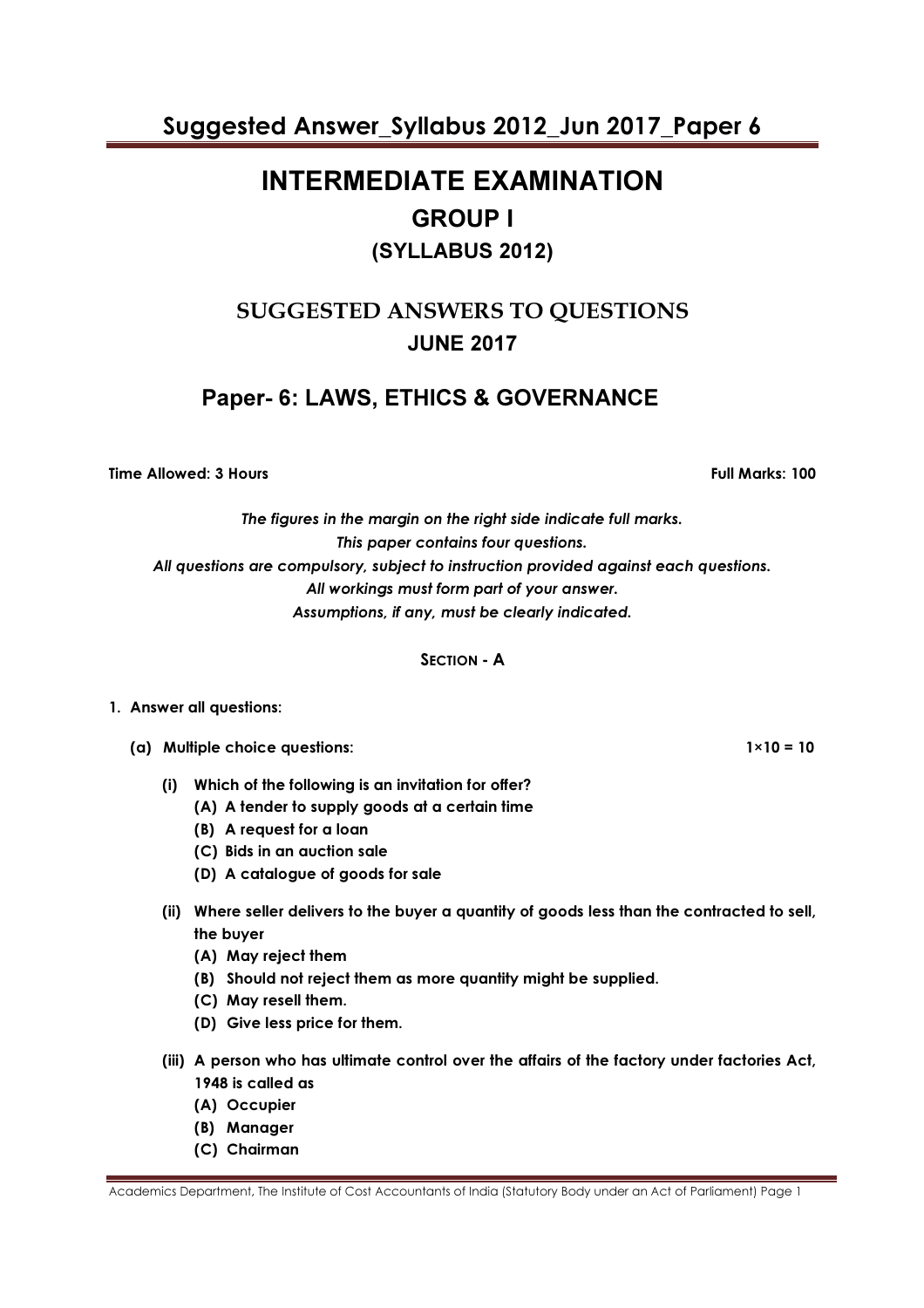- (D) Managing Director
- (iv) A bearer instrument is negotiated by
	- (A) Delivery
	- (B) Delivery and endorsement
	- (C) Endorsement
	- (D) Stamping and attestation
- (v) X, Y AND Z are partners in a firm. X, without the authority of Y and Z buys certain shares in his name out of partnership money. These shares will constitute.
	- (A) Partnership liability
	- (B) Partnership property
	- (C) Partnership net worth
	- (D) Partnership capital
- (vi) Under PML Act, 2002, Every Scheduled of offence is a
	- (A) Predict Offence
	- (B) Predicate Offence
	- (C) Preventive Offence
	- (D) Impredicate Offence
- (vii) The Chief Information Commissioner shall hold office for a term of
	- (A) 3 years
	- (B) 5 years
	- (C) 6 years
	- (D) 7 years
- (viii) Which of the following is suggesting that one person should not occupy the role of Chairman and Chief Executive of a public listed company?
	- (A) The Hampel Committee Report, 1998
	- (B) The Cadbury Committee Report, 1992
	- (C) The Greenbury Committee Report, 1995
	- (D) The Smith report on Audit Committees, 2003
- (ix) Business ethics calls for avoidance of
	- (A) Competition
	- (B) Publicity
	- (C) Monopoly
	- (D) Self-interest
- (x) Business ethics has a \_\_\_\_\_\_\_\_ application.
	- (A) Universal
	- (B) Natural
	- (C) Practical
	- (D) Physical

Academics Department, The Institute of Cost Accountants of India (Statutory Body under an Act of Parliament) Page 2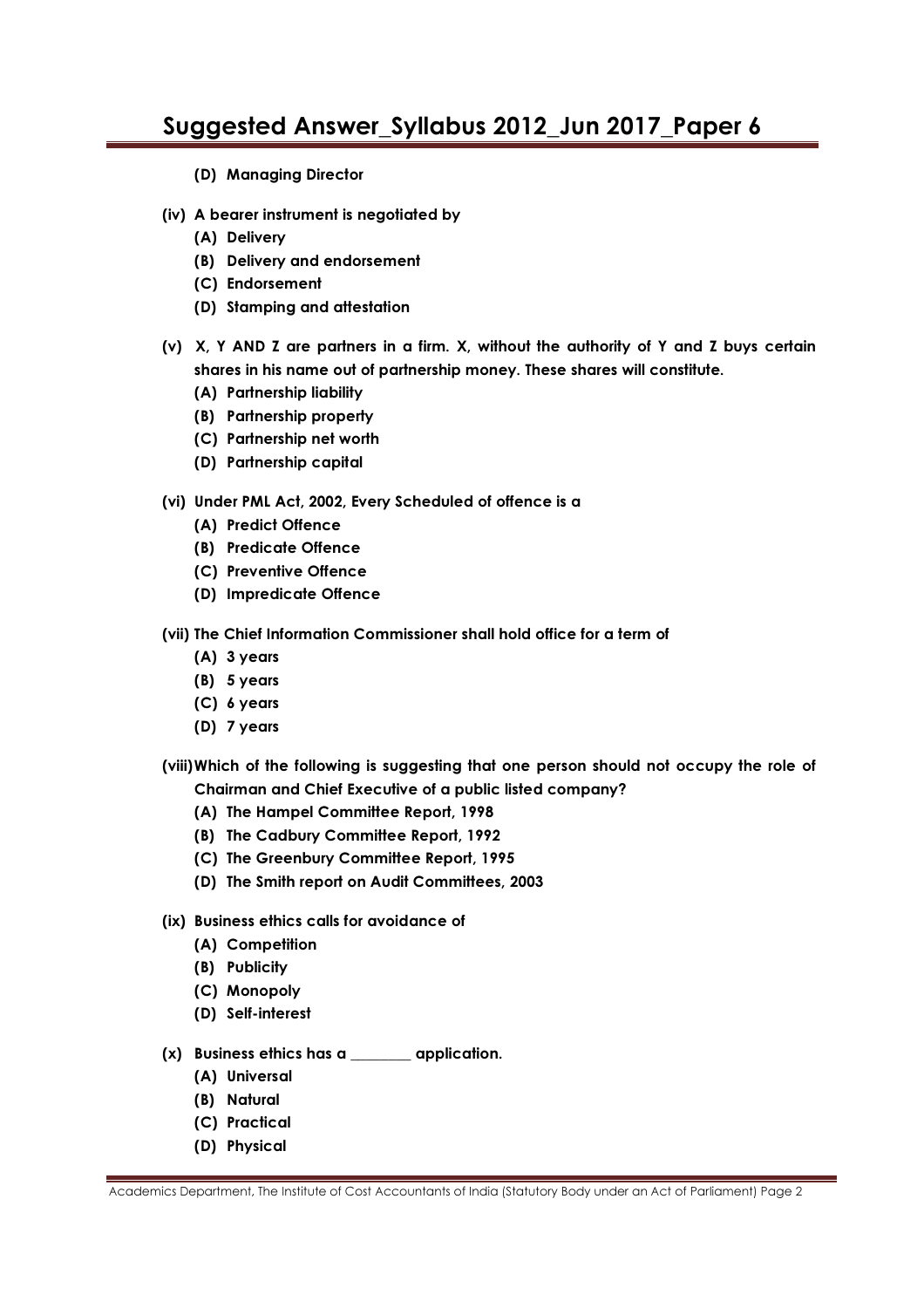#### Answer:

| $(i)$ $(D)$ | $(iii)$ $(A)$ | $(V)$ (B)    | $(vii)$ (B) | $(ix)$ $(C)$ |  |
|-------------|---------------|--------------|-------------|--------------|--|
| (ii) (A)    | $(iv)$ $(A)$  | $(vi)$ $(B)$ | $(viii)$ *  | $(X)$ $(A)$  |  |

• Correct Answer is Higgs Report (2003)

(b) Fill in the blanks:  $1 \times 5 = 5$ 

- (i) "Sale" is an \_\_\_\_\_\_\_\_\_\_\_\_\_contract.
- (ii) No child shall be permitted or required to work between
- (iii) Any individual or \_\_\_\_\_\_\_\_\_\_\_ may be a partner in a limited liability partnership.
- (iv) Every public authority shall, within \_\_\_\_\_\_\_\_\_\_\_of the enactment of RTI Act, 2005 designate as many officers as the Central Public Information Officers or State Public Information Officers, as the case may be.
- (v) A \_\_\_\_\_\_\_\_\_\_\_\_arise where the professional have to decide between compliance with principles and actions which are beneficial to the business organization at large.

#### Answer:

- (i) Executed
- (ii) 7 p. m. to 8 a. m.
- (iii) Body corporate
- (iv) One hundred days
- (v) Conflict of interest

(c) State whether the following statements are True (or) False:  $1 \times 5 = 5$ 

- (i) A promissory note must be conditional.
- (ii) Two persons agreed to produce a film and share the profits of hiring it out; it is not held to be sufficient to constitute a partnership.
- (iii) Any contract or agreement between the employer and employee whereby an employee either relinquishes or reduces his right to minimum wages or any privileges or concession is allowed under Minimum Wages Act, 1948.
- (iv) Under the Companies Act, 2013, a Red Herring prospectus shall carry the same obligations as are applicable to a prospectus and any variation between the Red Herring prospectus and a prospectus shall be highlighted as variations in the prospectus.
- (v) Ethics, also known as moral philosophy, is not a branch of Philosophy.

#### Answer:

| (i) False<br>(iii) False<br>(ii) False<br>(iv) True | (v) False |
|-----------------------------------------------------|-----------|
|-----------------------------------------------------|-----------|

Academics Department, The Institute of Cost Accountants of India (Statutory Body under an Act of Parliament) Page 3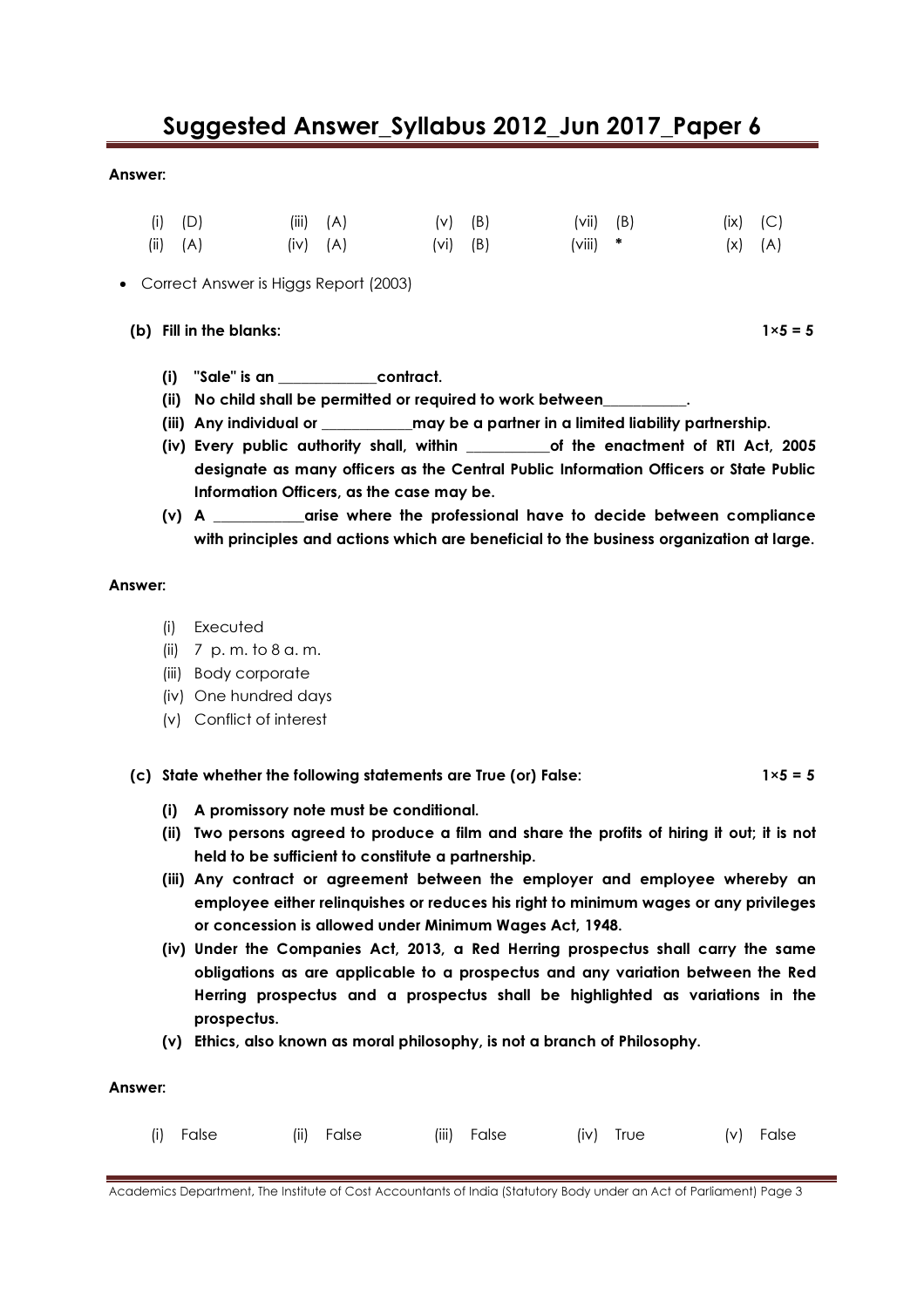#### (d) Match the following  $1\times 5 = 5$

|                | Column 'A'                              |     | Column 'B'                           |
|----------------|-----------------------------------------|-----|--------------------------------------|
|                | 1.   Order of Performance of Reciprocal |     | (A) Not completed 15 years of age    |
|                | Promise                                 |     |                                      |
| 2 <sub>1</sub> | <b>Waiver</b>                           | B)  | Seven Principles of Public Life      |
| 3.             | <b>Child</b>                            | (C) | Laws of Contract                     |
| 4.             | <b>Permanent Disablement Benefit</b>    | (D) | Forgoing or giving up certain Rights |
| 5.             | Leadership                              | (E) | 90% of wages                         |

#### Answer:

|    | Column 'A'                              |     | Column 'B'                           |
|----|-----------------------------------------|-----|--------------------------------------|
|    | Order of Performance of Reciprocal  (C) |     | Laws of Contract                     |
|    | Promise                                 |     |                                      |
| 2. | Waiver                                  | (D) | Forgoing or giving up certain Rights |
| 3. | Child                                   | (A) | Not completed 15 years of age        |
| 4. | <b>Permanent Disablement Benefit</b>    | (E) | 90% of wages                         |
| 5. | Leadership                              | (B) | Seven Principles of Public Life      |

#### SECTION - B

#### 2. Answer any three questions:  $15\times3 = 45$

- (a) (i) A stands surety for B for any amount which C may lend to B from time to time during the next three months subject to a maximum of  $\bar{z}50,000$ . One month later A revokes the guarantee, when C had lent to B  $\overline{5,000}$ . Referring to the provisions of the Indian Contract Act, 1872, decide whether A is discharged from all the liabilities to C for any subsequent loan. What would be your answer in case B makes a default in paying back to C the money already borrowed i.e.  $\bar{z}5,000$ ? 4
	- (ii) Mr. S agreed to purchase 100 bales of cotton from V, out of his large stock and sent his men to take delivery of the goods. They could pack only 60 bales. Later on, there was an accidental fire and the entire stock was destroyed including 60 bales that were already packed. Referring to the provisions of the Sale of Goods Act, 1930, explain as to who will bear the loss and to what extent? 8
	- (iii) Define 'Hazardous Process' under The Factories Act, 1948. 3

#### Answer:

(i) The problem as asked in the question is based on the provisions of the Indian Contract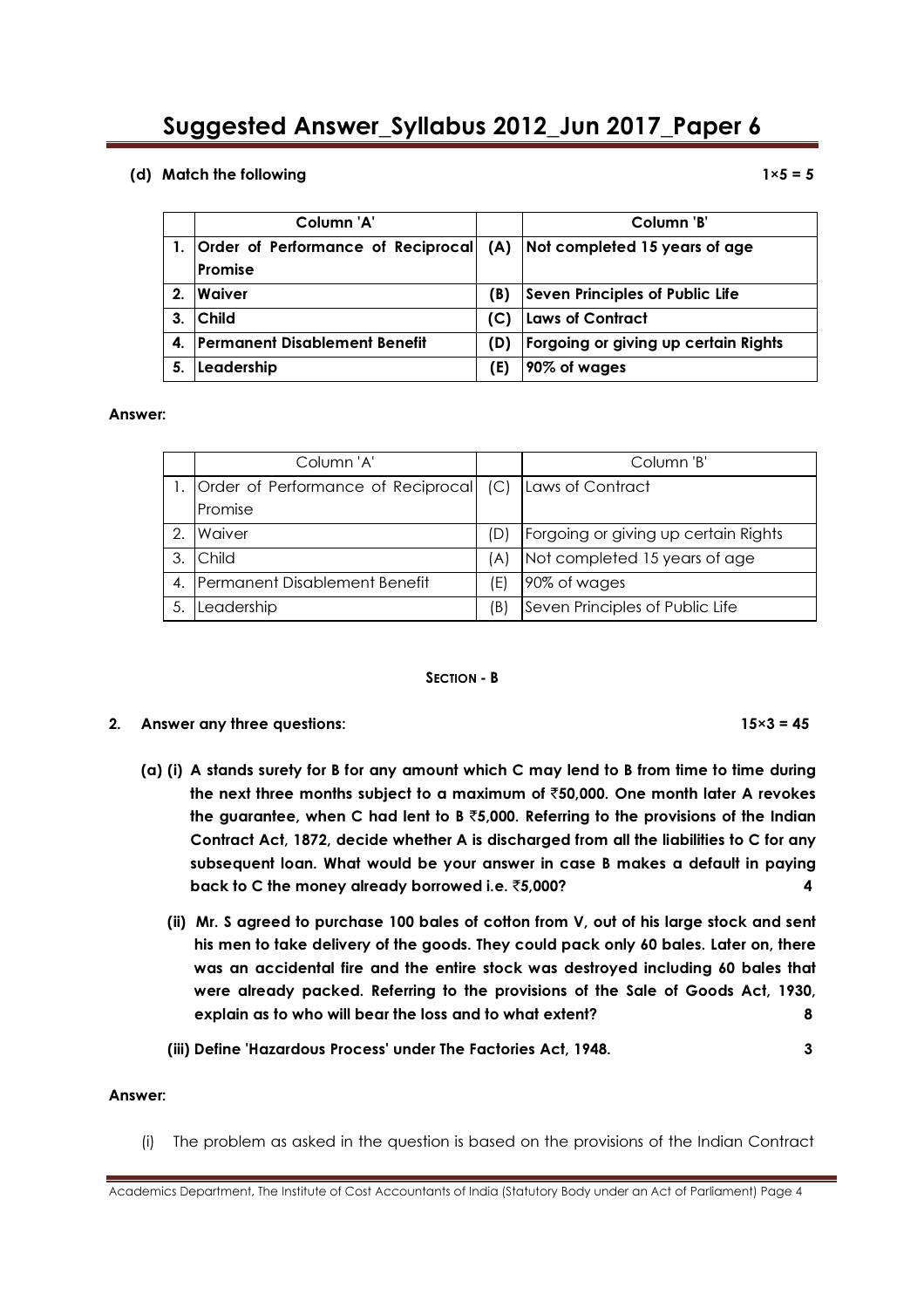Act 1872,as contained in Section 130 relating to the revocation of a continuing guarantee as to future transactions which can be done mainly in the following two ways:

- 1. By Notice: A continuing guarantee may at any time be revoked by the surety as to future transactions, by notice to the creditor.
- 2. By death of surety: The death of the surety operates, in the absence of any contract to the contrary, as a revocation of a continuing guarantee, so far as regards future transactions. (Section 131). The liability of the surety for previous transactions however remains.

Thus applying the above provisions in the given case, A is discharged from all the liabilities to C for any subsequent loan.

Answer in the second case would differ i.e. A is liable to C for  $\bar{\tau}$  5,000 on default of B since the loan was taken before the notice of revocation was given to C.

(ii) Section 26 of the Sale of Goods Act,1930 provides that unless otherwise agreed, the goods remain at the seller's risk until the property there in is transferred to the buyer, but when the property therein is transferred to the buyer, the goods are at buyer's risk whether delivery has been made or not. Further Section 18 read with Section 23 of the Act provide that in a contract for the sale of unascertained goods, no property in the goods is transferred to the buyer, unless and until the goods are ascertained and where there is contract for the sale of unascertained or future goods by description, and goods are of that description, in a deliverable state and are unconditionally appropriated to the contract, either by the seller with the assent of the buyer or by the buyer with the assent of the seller, the property in the goods thereupon passes to the buyer. Such assent may be express or implied. Applying the aforesaid law to the facts of the case in hand, it is clear that Mr. S has the right to select the good out of the bulk and he has sent his men for same purpose.

Hence the problem can be answered based on the following assumption and the answer would be:

Where the bales have been selected with the consent of the buyer's representatives: In this case the property in the 60 bales has been transferred to the buyer and goods have been appropriated to the contract. Thus loss arising due to fire in case of 60 bales would be borne by Mr. S. As regards 40 bales, the loss would be borne by Mr. V, since the goods have not been identified and appropriated.

- (iii) "Hazardous process" means any process or activity in relation to an industry specified to the First Schedule where, unless special care is taken, raw materials used therein or the intermediate or finished products, bye-products, wastes or effluents thereof would—
	- (i) Cause material impairment to the health of the persons engaged in or connected therewith, or
	- (ii) Result in the pollution of the general environment

Academics Department, The Institute of Cost Accountants of India (Statutory Body under an Act of Parliament) Page 5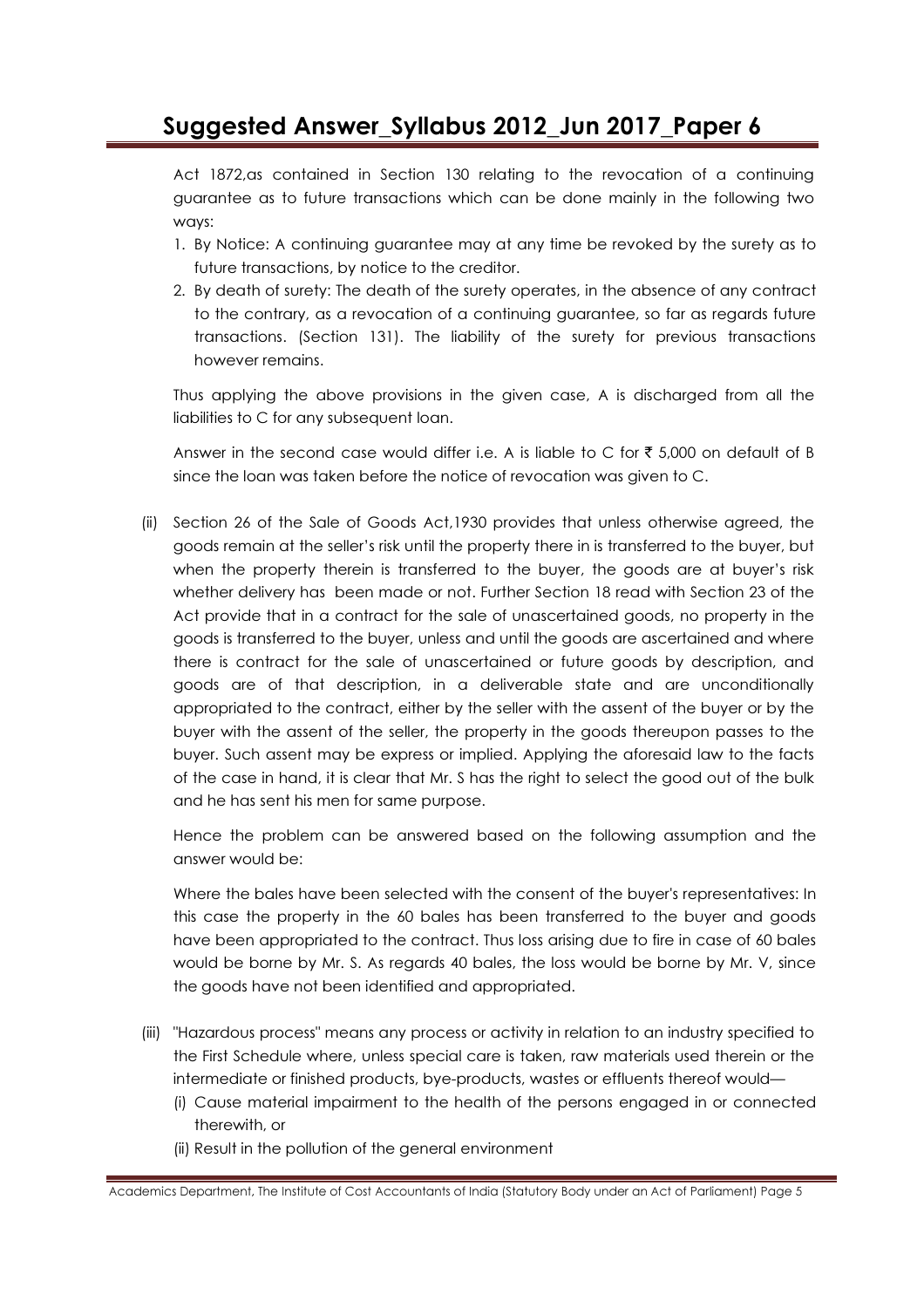Provided that the State Government may, by notification in the Official Gazette, amend the First Schedule by way of addition, omission or variation of any industry specified in the said Schedule;

- (b) (i) P Ltd., contracts with SK Traders to make and deliver certain machinery to them by 30.04.2017 for `11.50 lakhs. Due to labour strike, P Ltd. could not manufacture and deliver the machinery to SK Traders. Later, SK Traders procured the machinery from another manufacturer for  $\overline{212.75}$  lakhs. SK Traders was also prevented from performing a contract which it had made with MK Traders at the time of their contract with P Ltd. and were compelled to pay compensation for breach of contract. Advise SK Traders the amount of compensation which it can claim from P Ltd., referring to the legal provisions of the Indian Contract Act, 1872? 7
	- (ii) What are the conditions precedents to retrenchment of workmen under Industrial Dispute Act? 4
	- (iii) Who is an insurable employee under ESI Act, 1948? 4

#### Answer:

(i) Section 73 of the Indian Contract Act, 1872 provides for consequences of breach of contract. According to it, when a contract has been broken, the party who suffers by such breach is entitled to receive from the party who has broken the contract, compensation for any loss or damage caused to him thereby which naturally arose in the usual course of things from such breach or which the parties knew when they made the contract, to be likely to result from the breach of it. Such compensation is not given for any remote and indirect loss or damage sustained by reason of the breach. It is further provided in the explanation to the section that in estimating the loss or damage from a breach of contract, the means which existed of remedying the inconvenience caused by the non-performance of the contract must be taken into account.

Applying the above principle of law to the given case, P Ltd is obliged to compensate for the loss of ₹1.25 lakhs (i.e. ₹12.75 minus ₹11.50 = ₹ 1.25 lakhs) which had naturally arisen due to default in performing the contract by the specified date.

Regarding the amount of compensation which SK Traders were compelled to make to MK Traders, it depends upon the fact whether P Ltd knew about the contract of SK Traders for supply of the contracted machinery to MK Traders on the specified date. If so, P Ltd is also obliged to reimburse the compensation which SK Traders had to pay to MK Traders for breach of contract. Otherwise P Ltd is not liable.

(ii) Under ID Act the conditions precedents to retrenchment of workmen are:

No workmen employed in any industry that has been in continuous service for not less than one year under an employer can be retrenched by that employer until: The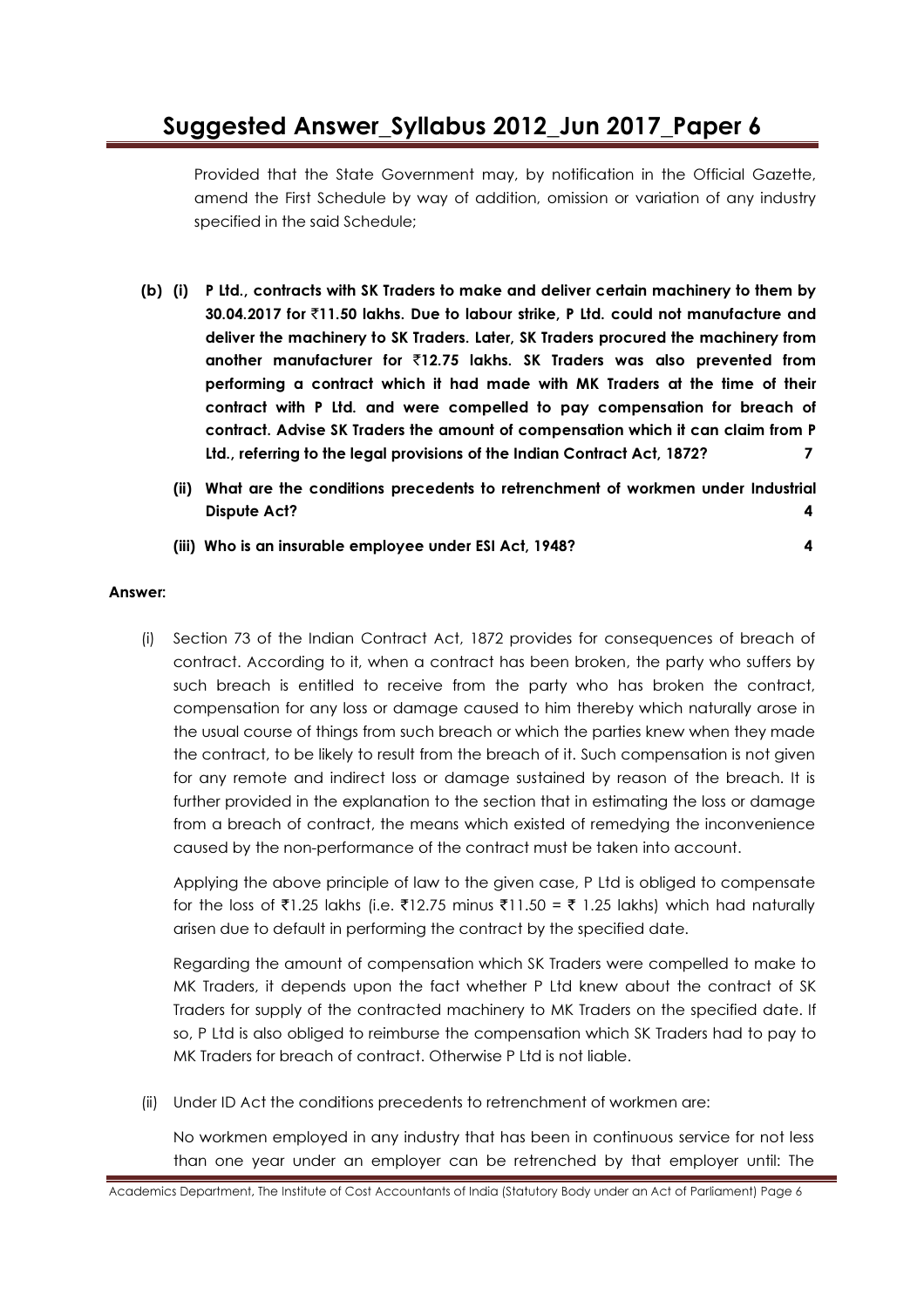workman has to be given one month's notice in writing indicating the reasons for retrenchment or the workman has to be paid in lieu of such notice, wages for the period of the notice. The workman has to be paid at compensation which is equivalent to fifteen days' average pay (for every completed year of continuous service) or any part thereof in excess of six months; and Notice in the prescribed manner is to be served on the Appropriate Government (or such authority as may be specified by the Appropriate Government by notification in the Official Gazette).

- (iii) Every employee of a factory or establishment to which the Act applies is an insurable person. Section 38 states that subject to provisions of the Act, all employees in factories or establishments to which this Act applies shall be insured in manner as provided in Act. However the following persons are not insurable and Act does not provide any benefit to them:
	- (a) Workers in mines subject to Mines Act, 1952[Sec 2(12)]
	- (b) Workers in a railway running shed[Sec 2(12)]
	- (c) Any member of [the Indian] naval, military or air forces [Sec2(9)]
	- (d) Any person so employed whose wages (excluding remuneration for overtime work) exceed [such wages as may be prescribed by the Central Government]:
- (c) (i) "It would be safer for the drawer to cross a cheque 'not negotiable' with the words 'account payee' added to it". Explain, how it is safer for the drawer in such case. 8
	- (ii) Explain provisions relating to unlimited liability in case of fraud under LLP Act. 7

#### Answer:

(i) As per the instructions issued by Reserve Bank of India on 09.09.1992, it would be safer for the drawer to cross a cheque 'not negotiable' with the words 'account payee' added to it. The effect of the words "not negotiable' on a crossed cheque is that the title of the transferee of such a cheque cannot be better than that of its transferor (Section 130 of Negotiable Instrument Act). The addition of the words 'not negotiable' does not restrict the further transferability of the cheque; it only takes away the main feature of negotiability, which is, that a holder with a defective title can give a good title to subsequent holder, in due course. Anyone who takes a cheque marked 'not negotiable' takes it at his own risk. The object of crossing a cheque 'not negotiable' is to award protection to the drawee or holder of the cheque against miscarriage or dishonesty in the course of transit by making it difficult to get the cheque so crossed cashed, until it reaches its destination.

The words 'Account Payee' on a cheque are a direction to the collecting banker that the amount collected on the cheque is to be credited to the account of the payee. If he credits the proceeds to a different account, he is prima facie guilty of negligence and will be liable to the true owner for the amount of the cheque. But such a crossing

Academics Department, The Institute of Cost Accountants of India (Statutory Body under an Act of Parliament) Page 7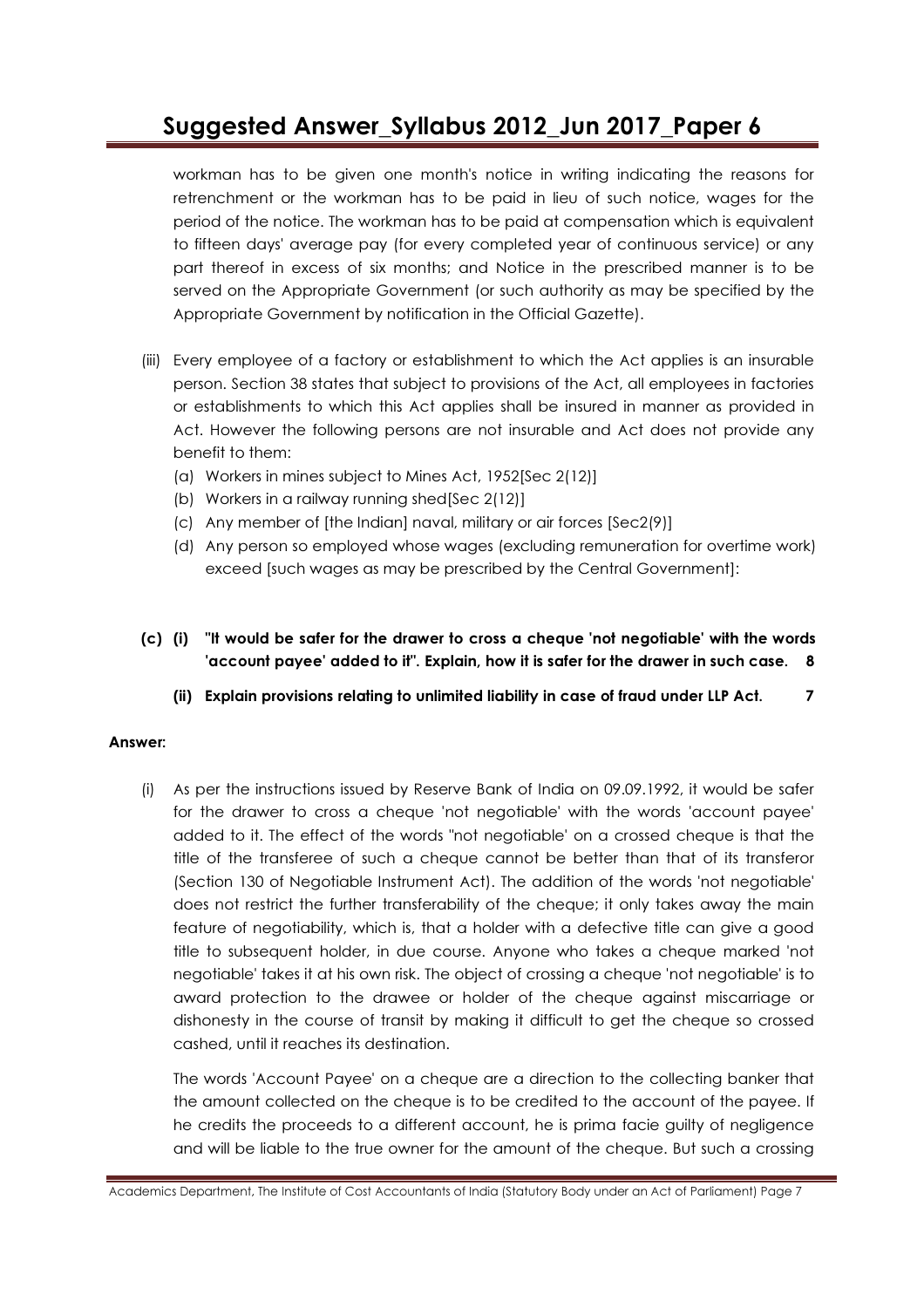does not affect the paying banker who is under no duty to ascertain that the cheque in fact has been collected for the account of the person named as the payee.

Thus the cheque crossed 'not negotiable' with the words 'account payee' added to it protects the drawer of the cheque in two ways. (1) The main feature of negotiability is lost i.e. the holder in due course cannot get a better title than that of the transferor. (2) The collecting banker must take utmost care to inquire into the title of its customer and satisfy itself that there is no defect in the title of the customer presenting such cheque of collection.

#### (ii) Unlimited liability in case of fraud (Sec 30)

In order to check the misuse of corporate veil by a LLP for the purpose of defrauding the creditors or any other person or for any fraudulent purpose the liability of the limited liability partnership and partners who acted with intent to defraud creditors or for any fraudulent purpose shall be unlimited for all or any of the debts or other liabilities of the limited liability partnership;

If any such act is carried out by a partner, the limited liability partnership is liable to the same extent as the partner unless it is established by the limited liability partnership that such act was without the knowledge or the authority of the limited liability partnership.

Where the business of a LLP is carried out for fraudulent purpose every person who was knowingly been a party to the carrying on of the business in the manner aforesaid shall be punishable with imprisonment for a term which may extend to two years and with fine which shall not be less than fifty thousand rupees but which may extend to five lakh rupees. Moreover, the limited liability partnership and any such partner or designated partner or employee shall be liable to pay compensation to any person who has suffered any loss or damage by reason of such conduct:

However, the limited liability partnership shall not be liable if any such partner or designated partner or employee has acted fraudulently without knowledge of the limited liability partnership.

- (d) (i) Under which circumstances can an unpaid seller exercise his right of lien? Distinguish between right of lien and right of stoppage of goods in transit, under the Sale of Goods Act, 1930. 6
	- (ii) An employee working in an establishment covered by the E.P.F. and M.P. Act, 1952, leaves his employment and takes up employment in another establishment. State in this connection:
		- (I) How shall the amount accumulated to his P.F. account be transferred?
		- (II) What steps shall be taken if the establishment in which he has joined is not covered by the Act?
		- (III) What would be your answer if the establishment in which he was previously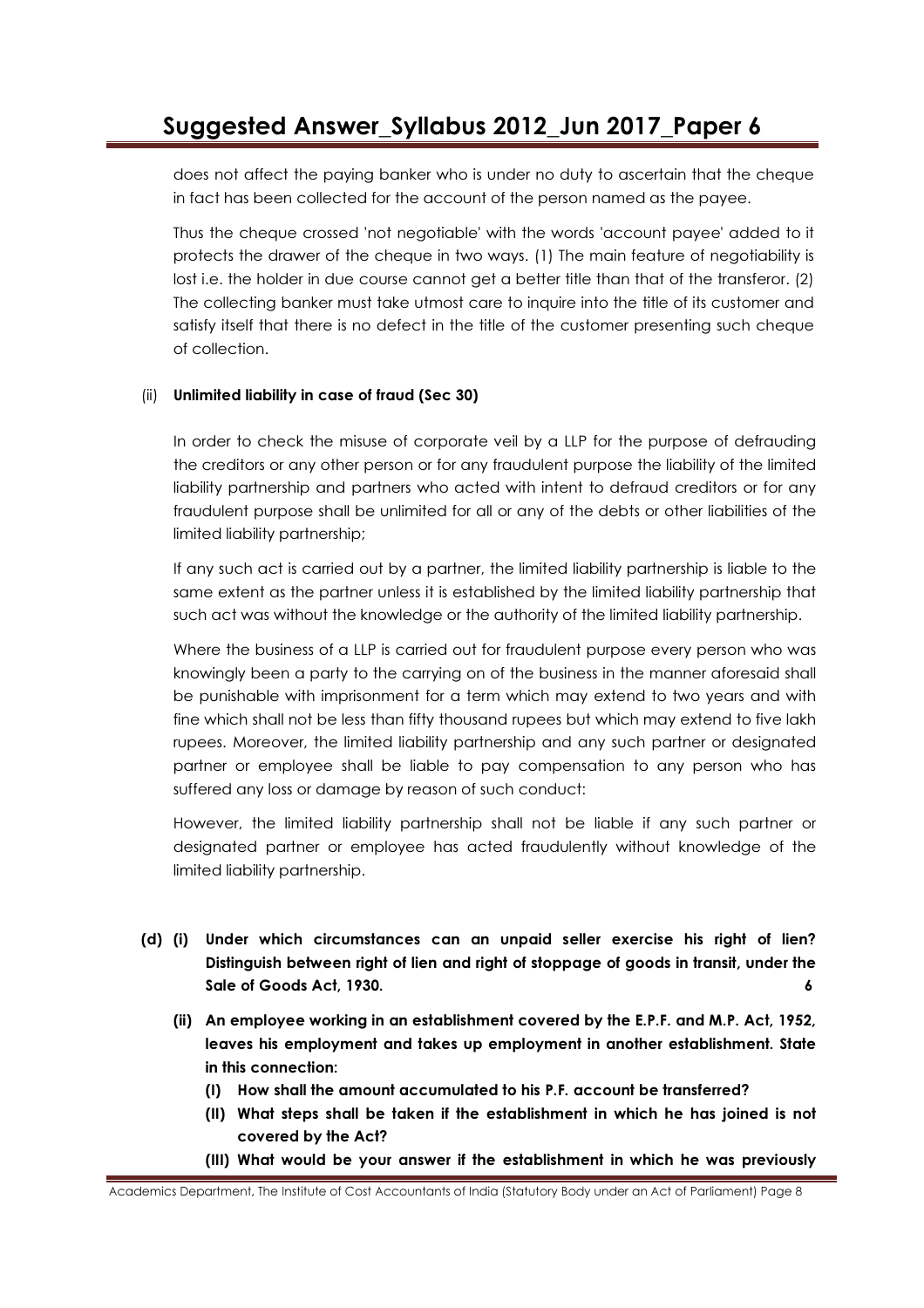#### working is not covered by the Act? 6

(iii) What is the time limit for retention of record impounded during the proceedings conducted under the PMLA, 2002? 3

#### Answer:

- (i) Section 47 of the Sale of Goods Act, 1930 lays down cases in which an unpaid seller is entitled to lien. They are as follows:
	- (ii) Where goods have been sold without any stipulation as to credit.
	- (iii) Where goods have been sold on credit but the term of credit expired, or
	- (iv) Where the buyer becomes insolvent.

#### Distinction between right of lien and right of stoppage of goods in transit

- (1) The essence of a right of lien is to retain possession whereas the right of stoppage in transit is right to regain possession.
- (2) Seller should be in possession of goods under lien while in stoppage in transit (i) Seller should have parted with the possession (ii) possession should be with a .carrier and (iii) buyer has not acquired the possession.
- (3) Right of lien can be exercised even when the buyer is not insolvent but it is not the case with right of stoppage in transit.
- (4) Right of stoppage in transit begins when the right of lien ends. Thus the end of the right of lien is the starting point of the stoppage in transit.
- (ii) Section 17-A of EPF & MP Act. 1952 provides for the transfer of accounts of an employee in case of his leaving the employment and taking up employment in another establishment and to deal with the case of an establishment to which the Act applies and also to which it does not apply. The option to get the amount transferred is that of the employee.

Where an employee of an establishment to which the Act applies leaves his employment and obtains re-employment in another establishment to which the Act does not apply, the amount of accumulations to the credit of such employee in establishment left by him shall be transferred, within such time as may be specified by the Central Government in this behalf, to the credit of his account in the provident fund of the establishment in which he is reemployed, if the employee so desires and the rules in relation to that provident fund permit such transfer [Sub-Section (1)].

Conversely, when an employee of an establishment to which the Act does not apply leaves his employment and obtains re-employment in another establishment to which the Act applies, the amount of accumulations to the credit of such employee in the provident fund permit, may be transferred to the credit of his account in the fund or as the case may be, in the provident fund of the establishment in which he is employed [Sub-Section (2)].

Academics Department, The Institute of Cost Accountants of India (Statutory Body under an Act of Parliament) Page 9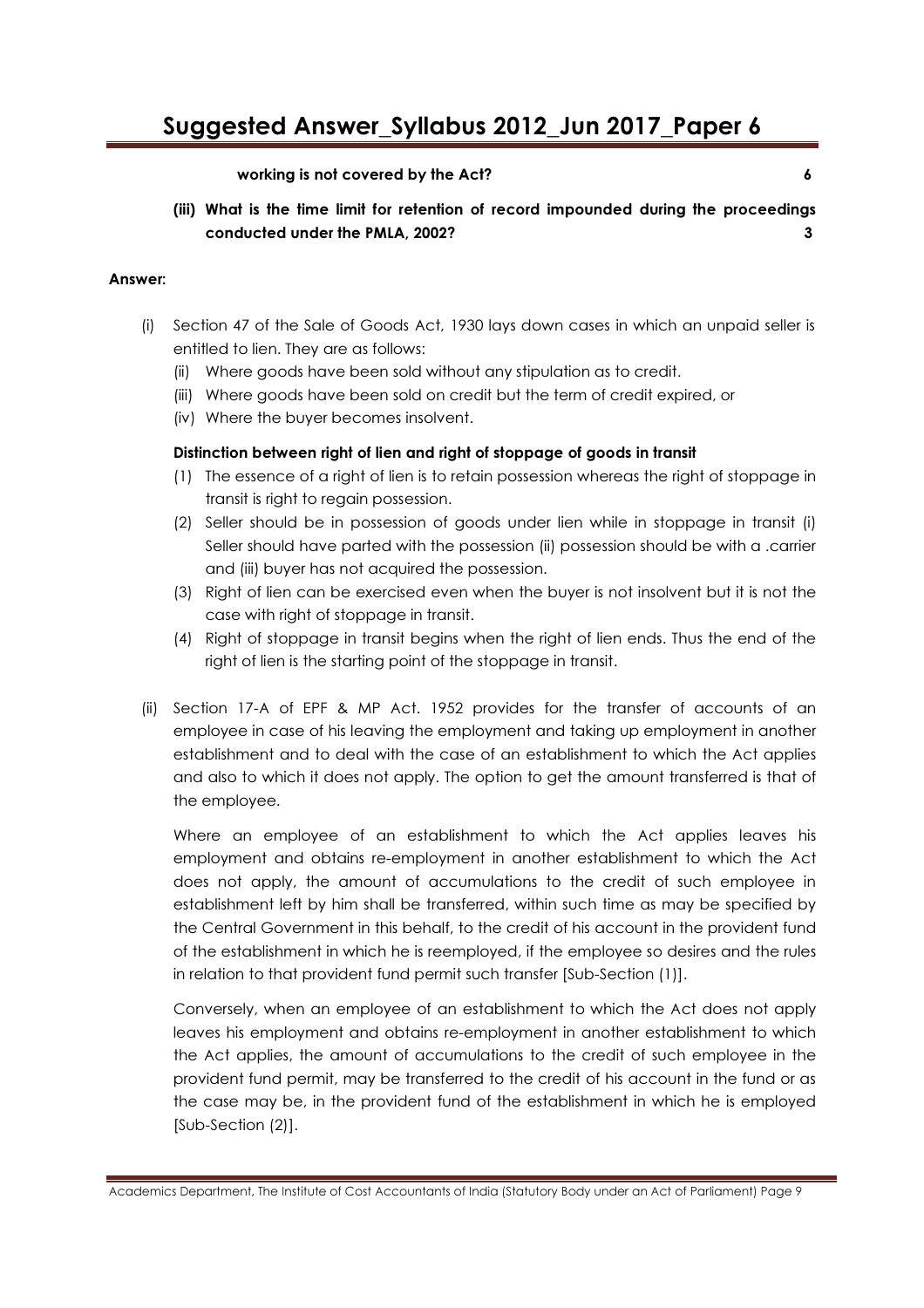(iii) Authorities empowered to issue summons may impound and retain in his custody for such period, as he thinks fit, any records produced before him in any proceedings under this Act:

Provided that an Assistant Director or a Deputy Director cannot —

- (a) impound any records without recording his reasons for so doing; or
- (b) retain in his custody any such records for a period exceeding three months, without obtaining the previous approval of the Director.
- (e) (i) E was an employee of T E Ltd. The whole of the undertaking of T E Ltd. was taken over by a new company, ATE Ltd. The services of E remained continuous in new company. After serving for one year E met with an accident and became permanently disabled. E applied to the new company for the payment of gratuity. The company refused to pay gratuity on the ground that E has served only for a year in the company. Examine the validity of the refusal of the directors in the light of the provisions of the Payment of Gratuity Act, 1972. 5
	- (ii) State the modes by which a partner may transfer his interest in the firm in favour of another person under the Indian Partnership Act. What are the rights of such a transferee? 5
	- (iii) Describe the objectives of the Child Labour (Prohibition & Regulation) Act, 1986. 5

#### Answer:

(i) According to Section 4(1) of the Payment of Gratuity Act, 1972, gratuity shall be payable to an employee on the termination of his employment after he has rendered continuous service for not less than five years on his super annulations, or, on his retirement or resignation or on his death or disablement due to accident or disease.

The condition of the completion of five years of continuous service is not essential in case of the termination of the employment of any employee due to death or disablement for the purpose of this section. Disablement means such disablement as incapacitates an employee for the work which he was capable of performing before the accident or disease resulting in such disablement.

The given problem fulfils all the above requirements as stated. Therefore, E is entitled to recover gratuity after becoming permanently disabled, and continuous service of five years is not required in this case. Hence, the company cannot refuse to pay gratuity on the ground that he has served only for a year.

(ii) Modes by which a partner may transfer his interest in the firm: According to Section 29 of the Indian Partnership Act, 1932 a partner may transfer his interest in the firm by sale, mortgage or charge. The transfer may be absolute or partial. The transfer does not entitle the transferee, during the continuance of the firm:

Academics Department, The Institute of Cost Accountants of India (Statutory Body under an Act of Parliament) Page 10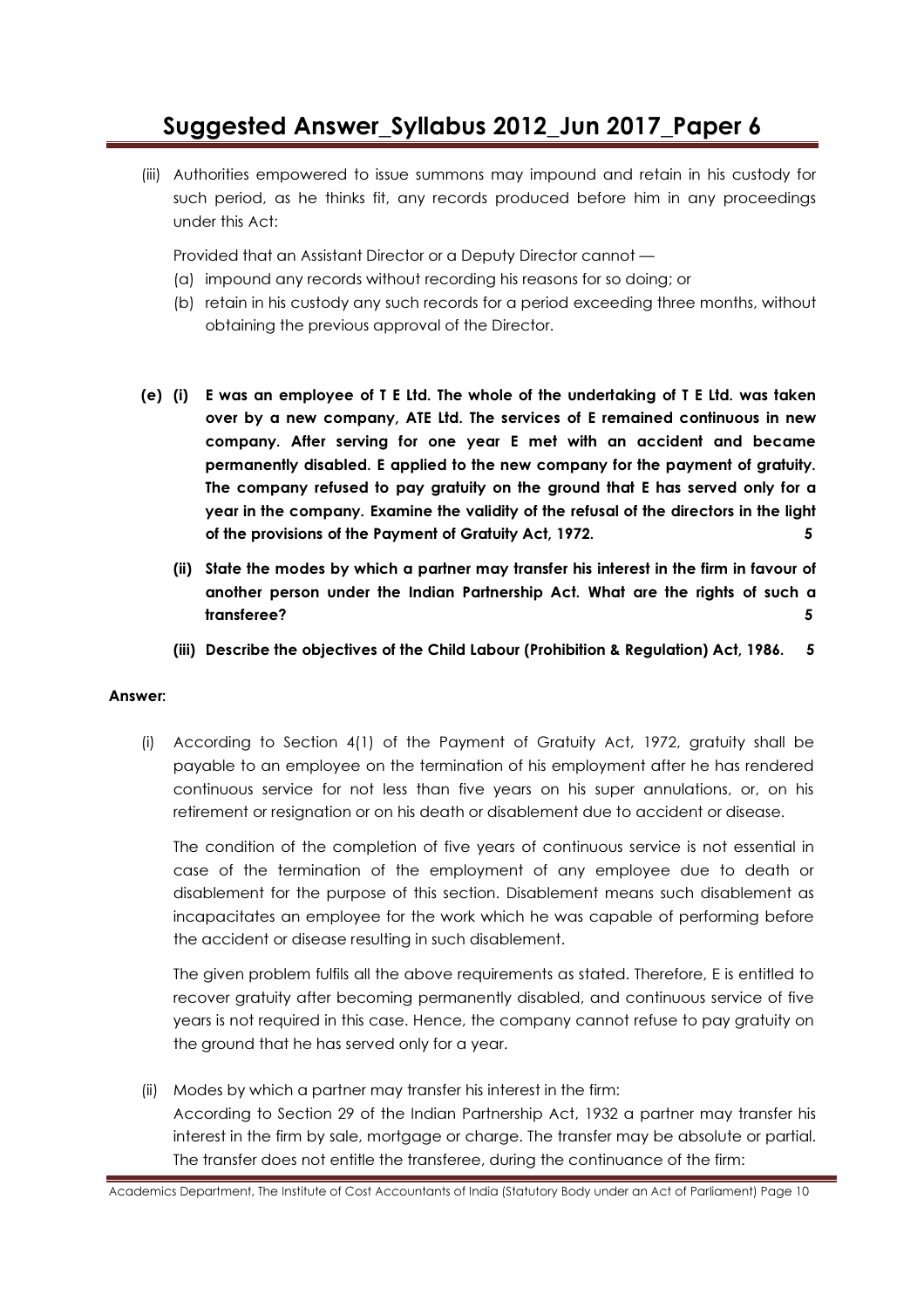- (i) to interfere in the conduct of the business of the firm, or
- (ii) to require accounts of the firm, or
- (iii) to inspect the books of the firm

On transfer of interest by a partner, the transferee only becomes entitled to receive share of profit of the transferring partner. But in this case also the transferee has to accept the account of profits agreed to by the partners [Section 29(1)].

If the firm is dissolved or if the transferring partner ceases to be a partner, the transferee is entitled to receive the transferring partner's share in the assets of the firm. For the purpose of ascertaining that share, he is entitled to an account as from the date of the dissolution (Section 29(2)).

- (iii) The basic objective of the Child Labor (Prohibition & Regulation) Act, 1986 is to prohibit the engagement of children in certain employments and to regulate the conditions of work or children in certain other employments. The objective of the Act can be summarized as under:
	- (i) To ban the employment of children in specified occupations and processes
	- (ii) To lay down a procedure to decide modification to the schedule of banned occupations and processes.
	- (iii) To regulate the conditions of work of children in employments where they are not prohibited from working
	- (iv) To lay down enhanced penalties for employment of children in violation of the provisions of this Act and other Acts which forbid the employment of children.

### SECTION - C

| 3. Answer any one question:                                                 | $15\times1=15$ |  |
|-----------------------------------------------------------------------------|----------------|--|
| What is Shelf Prospectus? Explain it with relevant provisions.<br>$(a)$ (i) |                |  |
| (ii) Who are the Appellate Authorities under RTI Act, 2005?                 |                |  |

#### Answer:

#### (i) Shelf Prospectus [Section 31]

(1) Any class or classes of companies, as the Securities and Exchange Board may provide by regulations in this behalf, may file a shelf prospectus with the Registrar at the stage of the first offer of securities included therein which shall indicate a period not exceeding one year as the period of validity of such prospectus which shall commence from the date of opening of the first offer of securities under that prospectus, and in respect of a second or subsequent offer of such securities issued during the period of validity of that prospectus, no further prospectus is required.

Academics Department, The Institute of Cost Accountants of India (Statutory Body under an Act of Parliament) Page 11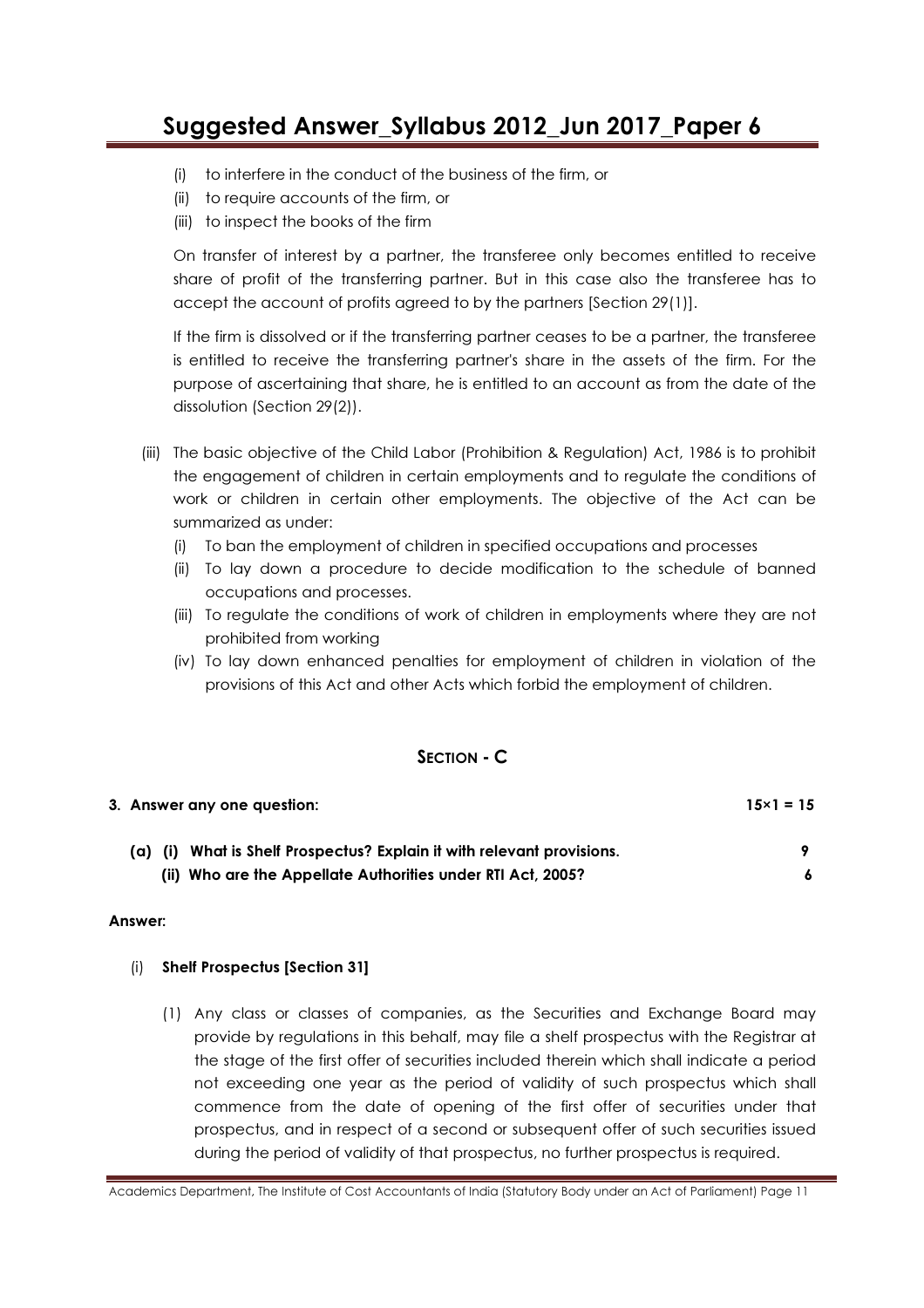(2) A company filing a shelf prospectus shall be required to file an information memorandum containing all material facts relating to new charges created, changes in the financial position of the company as have occurred between the first offer of securities or the previous offer of securities and the succeeding offer of securities and such other changes as may be prescribed, with the Registrar within the prescribed time, prior to the issue of a second or subsequent offer of securities under the shelf prospectus.

Provided that where a company or any other person has received applications for the allotment of securities along with advance payments of subscription before the making of any such change, the company or other person shall intimate the changes to such applicants and if they express a desire to withdraw their application, the company or other person shall refund all the monies received as subscription within fifteen days thereof.

(3) Where an information memorandum is filed, every time an offer of securities is made under sub - section (2), such memorandum together with the shelf prospectus shall be deemed to be a prospectus.

Explanation: — For the purposes of this section, the expression "shelf prospectus" means a prospectus in respect of which the securities or class of securities included therein are issued for subscription in one or more issues over a certain period without the issue of a further prospectus.

(ii) The Appellate Authorities under RTI Act 2005

First Appeal: First appeal to the officer senior in rank to the PIO in the concerned Public Authority within 30 days from the expiry of the prescribed time limit or from the receipt of the decision (delay may be condoned by the Appellate Authority if sufficient cause is shown).

Second Appeal: Second appeal to the Central Information Commission or the State Information Commission as the case may be; within 90 days of the date on which the decision was given or should have been made by the First Appellate Authority, (delay may be condoned by the Commission if sufficient cause is shown).

**Third Party appeal** against PIO decision must be filed within 30 days before first Appellate Authority; and, within 90 days of the decision on the first appeal, before the appropriate Information Commission which is the second appellate authority.

- Burden of proving that denial of Information was justified lies with the PIO.
- First Appeal shall be disposed of within 30 days from the date of its receipt. Period extendable by 15 days if necessary. (S.19)
- (b) (i) Explain the provisions relating to Removal and Resignation of an Auditor. 6 (ii) What is the time limit to get the information under RTI Act, 2005? 4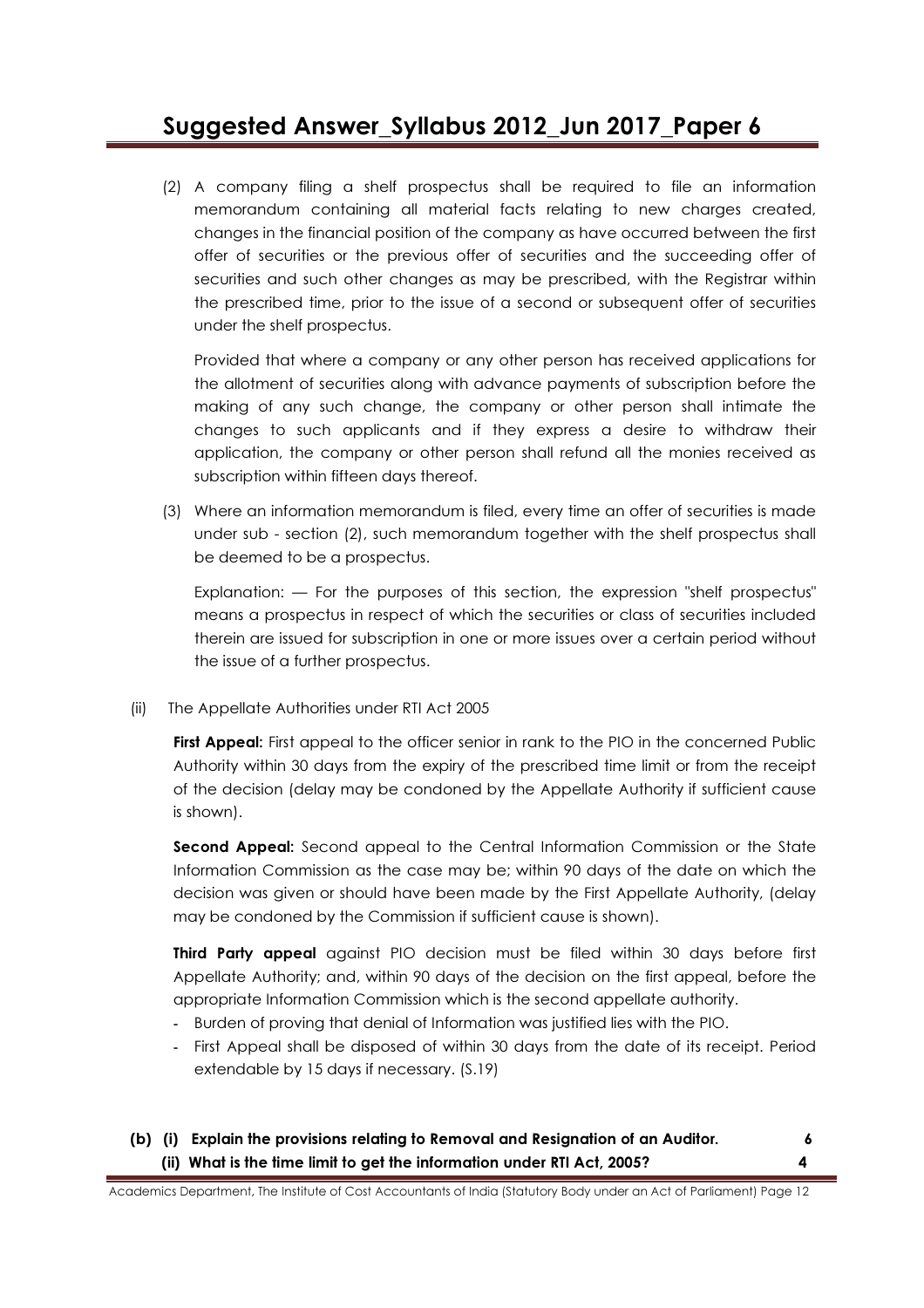(iii) Enumerate the range of activities as outlined in the Statement of Responsibilities of Internal Auditors. 5

#### Answer:

#### (i) Removal, resignation of Auditor [Section 140]

(1) The auditor appointed under section 139 may be removed from his office before the expiry of his term only by a special resolution of the company, after obtaining the previous approval of the Central Government in that behalf in the prescribed manner.

Provided that before taking any action under this sub-section, the auditor concerned shall be given a reasonable opportunity of being heard.

- (2) The auditor who has resigned from the company shall file within a period of thirty days from the date of resignation, a statement in the prescribed form with the company and the Registrar, and in case of companies referred to in sub-section (5) of section 139, the auditor shall also file' such statement with the Comptroller and Auditor-General of India, indicating the reasons and other facts as may be relevant with regard to his resignation.
- (3) If the auditor does not comply with sub-section (2), he or it shall be punishable with fine which shall not be less than fifty thousand rupees but which may extend to five lakh rupees
- (ii) Under RTI Act 2005 the time limit to get the information is:
	- 30 days from the date of application
	- 48 hours for information concerning the life and liberty of a person
	- 5 days shall be added to the above response time, in case the application for information is given to Assistant Public Information Officer.
	- If the interests of a third party are involved then time limit will be 40 days (maximum period + time given to the party to make representation).
	- Failure to provide information within the specified period is a deemed refusal
- (iii) The range of activities as outlined in the Statement of responsibilities of Internal Auditors is as follows:
	- (i) Reviewing and appraising the soundness, adequacy and application of accounting, financial, and other operating controls, and promoting effective control at reasonable cost.
	- (ii) Ascertaining the extent of compliance with established policies, plans and procedures.
	- (iii) Ascertaining the extent to which company's assets are accounted for and safeguarded from losses of all kinds.
	- (iv) Ascertaining the reliability of management data developed within the organisation.

Academics Department, The Institute of Cost Accountants of India (Statutory Body under an Act of Parliament) Page 13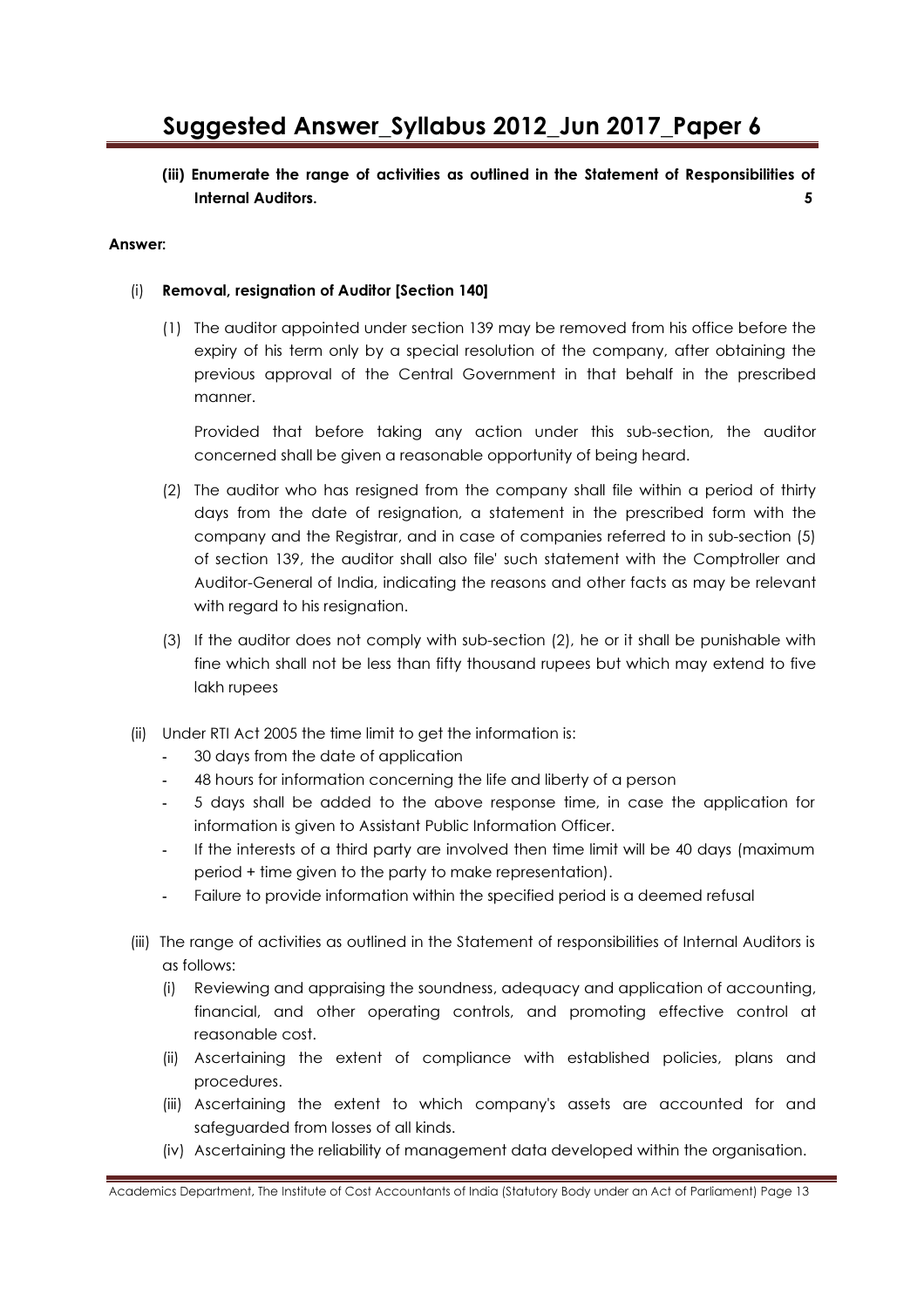- (v) Appraising the quality of performance in carrying out assigned responsibilities.
- (vi) Recommending operating improvements.

#### SECTION – D

| 4. | Answer any one question:                                                | $15 \times 1 = 15$ |
|----|-------------------------------------------------------------------------|--------------------|
|    | (a)(i) Explain Evolution ethics?                                        | 8                  |
|    | (ii) What are the difference between Ethical Code and Ethical Contract? |                    |

#### Answer:

#### (i) Evolution of Ethics

Social conduct has evolved along with the evolution of society. When your elders tell you 'Do not cheat', they are referring to a social code of conduct. Social conduct has developed in society over hundreds of years. The codes of conduct have been passed down from generation to generation, and there is a pattern to the evolution of such codes. Acceptable behaviour is promoted and elevated as a social value, and unacceptable behaviour is rejected and condemned. In ancient India, there was no moral problem with the custom of sati-immolating the wife on the funeral pyre or the deceased husband. But society has evolved humanely and has condemned the act as unacceptable and morally reprehensible. The laws of a country are based on the customs or moral codes of its society. Penalties are prescribed for bad actions, actions that contradict the established laws. The laws are a measure against those people who cross the limits of the code of social conduct, and ensure that good citizens are protected from the negative consequences of the law-breakers.

The object of the social codes of conduct is to maintain, promote, and elevate harmonious relationships.

'Honour your parents' is one such code. It maintains a peaceful relationship between parents and children and promotes respect for each other in the family. It is because of its salutary effects, it is considered as one of the fundamental values to be cultivated.

#### (ii) Ethical Code & Contract – Differences

Ethical codes or code of ethics are guidelines intended to serve the interests of a profession; its members and communities that are served, and hereby commit oneself to the highest ethical and professional conduct. Ethical codes are adopted by organizations lo assist the members in understanding the difference between 'right and wrong', and applying that understanding in decision making. An ethical code generally implies documents at three levels: code of business ethics, codes of conduct for employees, and codes of professional practice. Thus, code of ethics focuses on the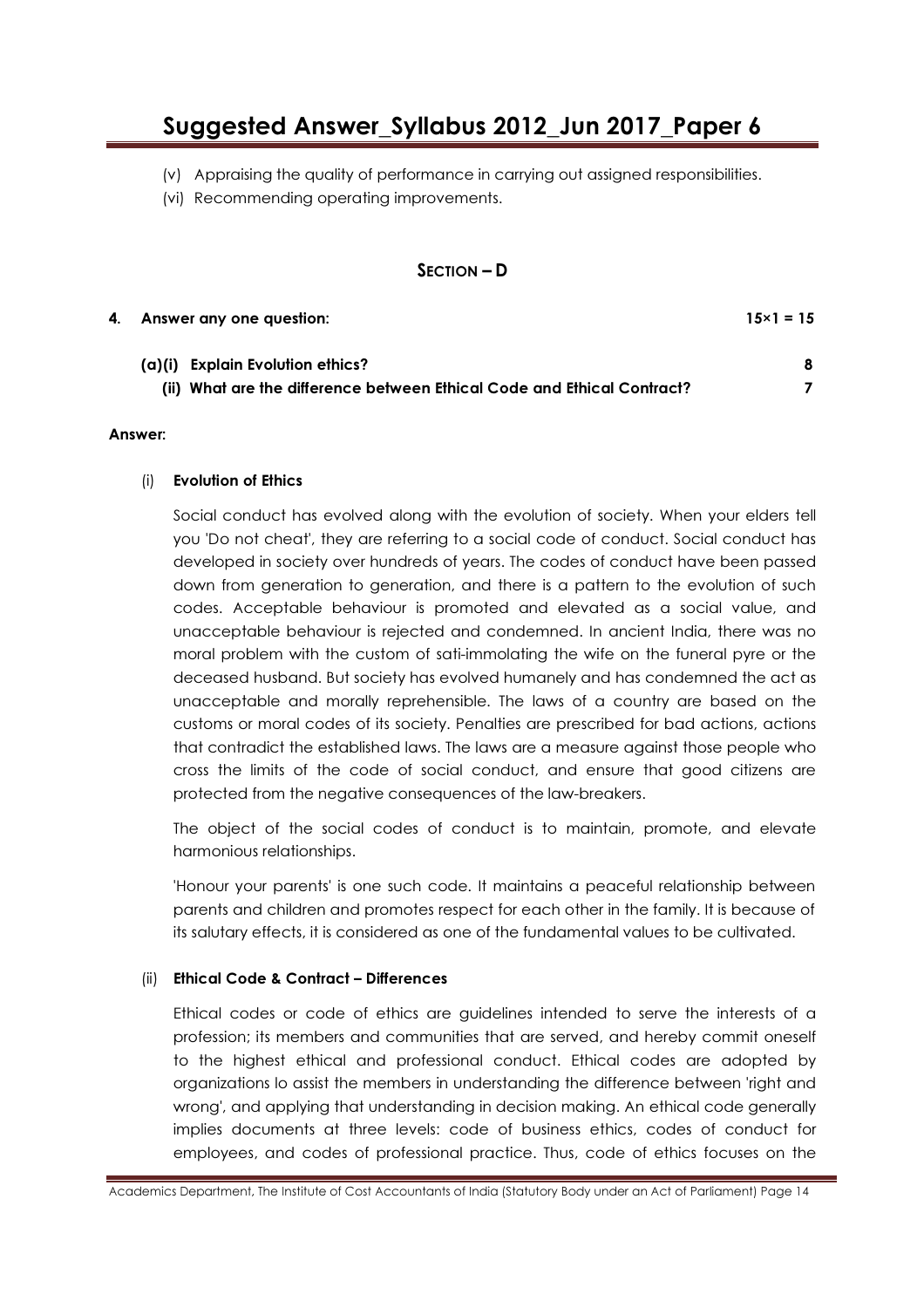social issue of the organization emphasizing on development of business, plan of business development that plans to conduct business at the highest level.

Code of ethics decides the code of conduct for employees, and set out the procedures to be used in specific ethical situations such as conflict of interests and prescribes procedures to determine whether a violation of the code of ethics occurred, and if so what remedies need to be imposed. Ethical contract is an agreement between two or more parties; whereby parties of the contract are legally bound and committed to its promises. It also takes into consideration reasons for breaches in contract, and the way in which these ethical considerations may impact upon them.

#### (b)(i) Discuss Ethics as a Principal 7

(ii) What steps are suggested for a finance and accounting professional to resolve ethical conflicts? 8

#### Answer:

#### (i) Ethics as a Principle

We have established that social evolution has developed definite principles of civic behaviour, which have attained the status of principles. By principle, we understand that something proceeds and depends on it for its cause. For instance, when one kicks a football, force is the principle that propels it into motion and the ball remains in motion till the force lasts. In other words, the physical world functions strictly according to the laws of physics. It is expected that people also submit their behavior, both in thoughts and in actions, to these principles. An action is valid as long as it reflects the principle, just, as the speed of the moving ball depends on the force it receives.

All moral actions are directed towards their object, the good, which is the principle of all happiness is not only the sole purpose of our existence but our' co-existence with others as well. We cannot be happy alone; we can only be happy together. The universal idea of the good is applied to individual instances. Individuals are good in their own particular way, and are good in so far as they share the essence of goodness. The universal good is a pure or general idea. It is formed through a process of abstraction of the essence from individuals or particulars

#### (ii) Conflict resolution Process

A finance and accounting professional should determine:

- (a) The appropriate course of action,
- (b) Weigh the consequences of each possible course of action:
	- (i) If the matter remains unresolved, the professional should consult with other appropriate persons within the firm and if required, with persons responsible for governance of the organisation (e.g. Board of Directors).

Academics Department, The Institute of Cost Accountants of India (Statutory Body under an Act of Parliament) Page 15